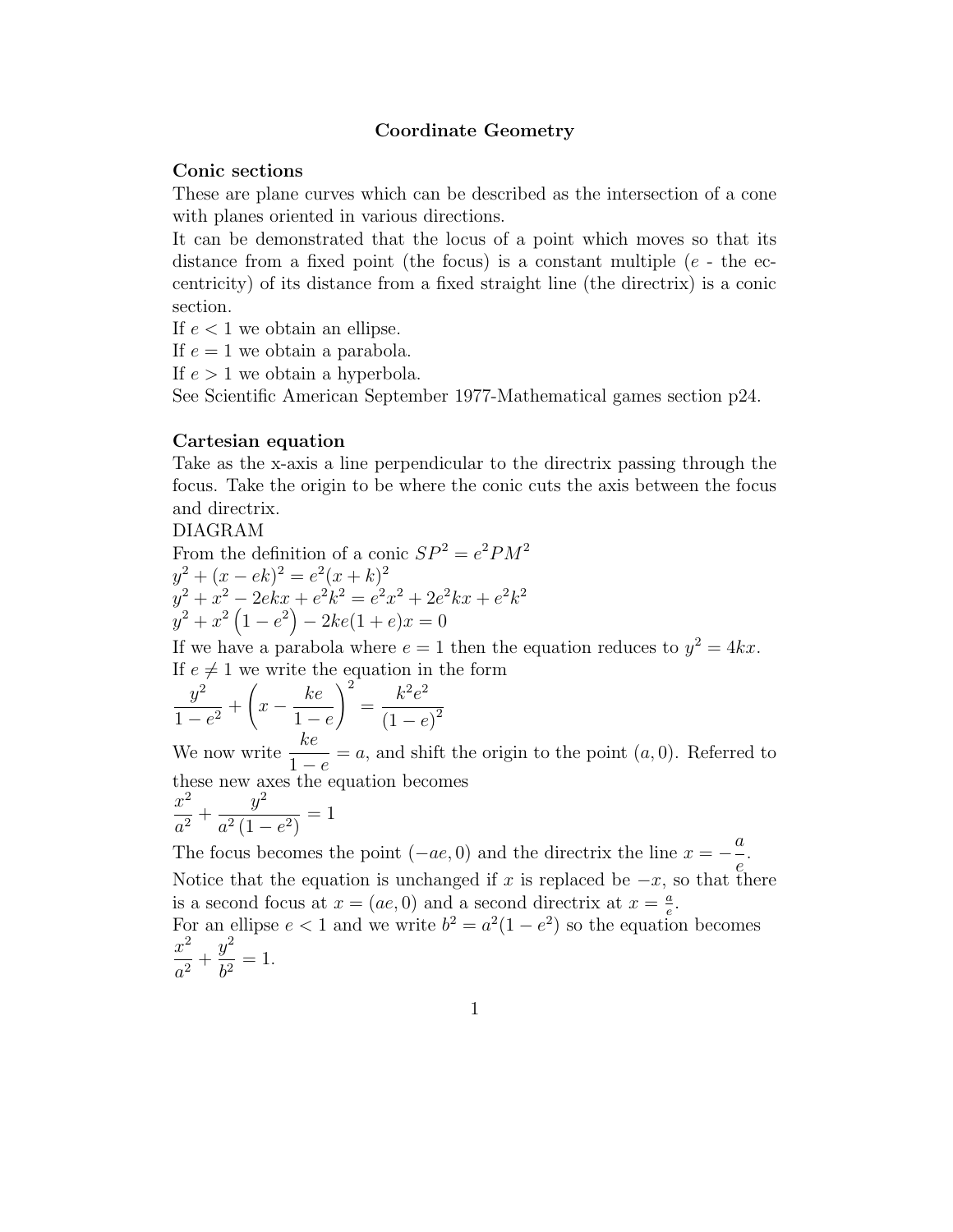For a hyperbola  $e > 1$  and we write  $b^2 = a^2(e^2 - 1)$  so the equation becomes  $x^2$  $\frac{a^2}{a^2}$  –  $y^2$  $\frac{b^2}{b^2} = 1.$ Focal distance properties Ellipse  $(e < 1)$ DIAGRAM From the definition

$$
S_1P + S_2P = ePM_1 + ePM_2 = e(PM_1 + PM_2)
$$
  
=  $eM_1M_2 = e\frac{2a}{e} = 2a$ 

So the sum of the focal distances is constant. Hyperbola  $(e > 1)$ DIAGRAM From the definition

$$
S_2P - S_1P = ePM_2 - ePM_1 = e(PM_2 - PM_1)
$$
  
=  $e\frac{2a}{e} = 2a$ 

# Similarly  $S_1Q - S_2Q = 2a$ The Parabolic Mirror DIAGRAM

Suppose a ray of light comes in parallel to the x-axis and is reflected in a direction equally inclined to the tangent. We prove that it passes through the focus.

Let the parabola have equation  
\n
$$
y^2 = 4kx
$$
, so  $S = (k, 0)$ ,  $P = (x, y)$   
\n $2y \frac{dy}{dx} = 4k$  so  $\frac{dy}{dx} = \frac{2k}{y}$   
\nthus  $\tan \alpha_1 = \frac{2k}{y}$ .  
\nNow  $\tan \alpha_3 = \frac{y}{x - k}$  and  $\alpha_2 = \alpha_3 - \alpha_1$   
\nSo  $\tan \alpha_2 = \tan(\alpha_3 - \alpha_1) = \frac{\tan \alpha_3 - \tan \alpha_1}{1 + \tan \alpha_3 \tan \alpha_1} = \frac{2k}{y}$  (verify)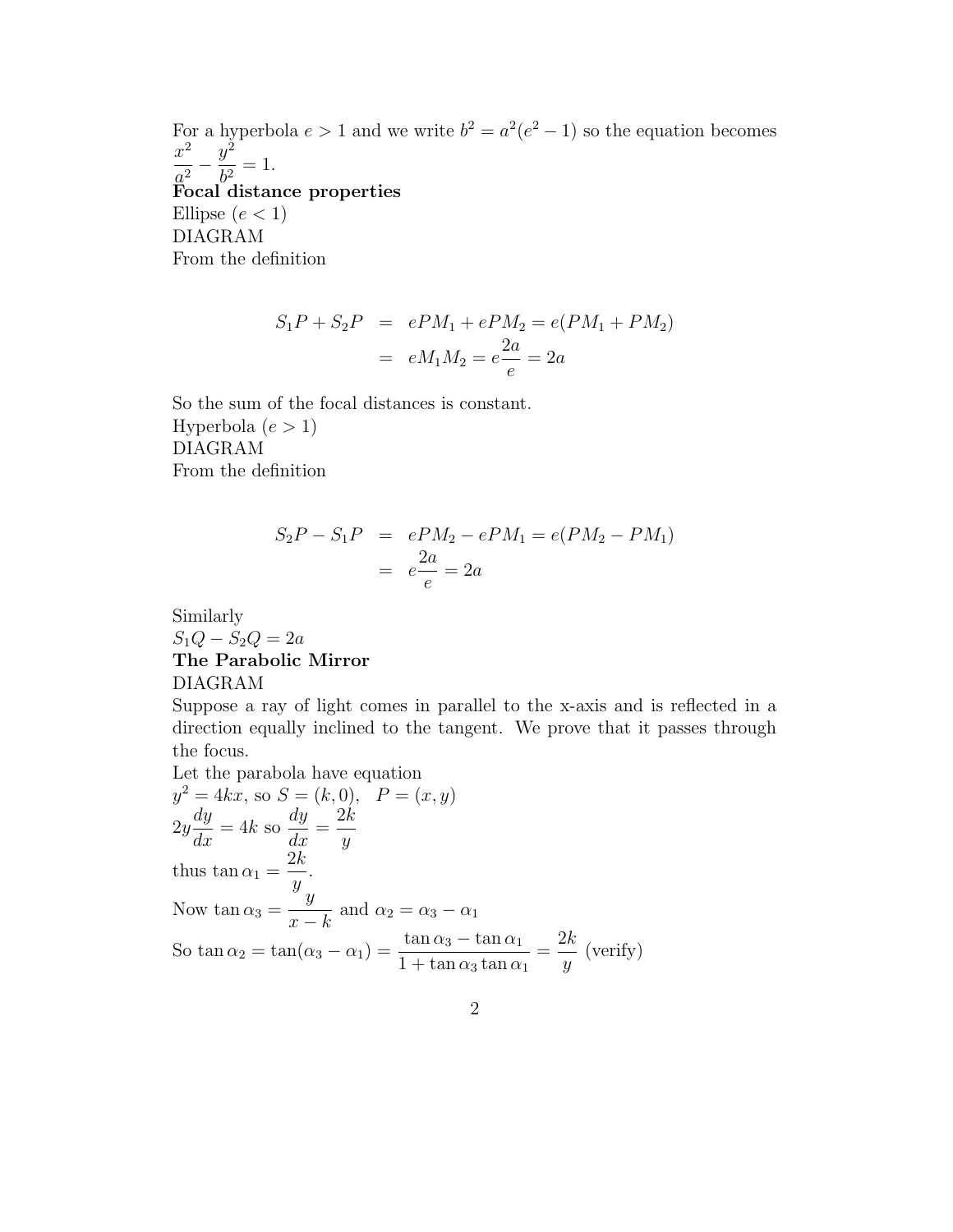so  $\alpha_1 = \alpha_2$ 

So a parallel beam of light will be reflected through the focus.

#### Parametric equations

Because a curve is one-dimensional we can label the points by means of a single real variable, as in the following examples. Traditionally the letter  $t$  is used as the parameter, analogous with the curve being traced out in time. Examples

- i)  $x = a + t$ ,  $y = b + mt$  represents the straight line through  $(a, b)$  with slope m.
- ii)  $x = a \cos t$ ,  $y = a \sin t$  represents the circle of radius a centred at (0,0). We use  $\cos^2 + \sin^2 = 1$ , t corresponds to an angle and so  $\theta$  is sometimes used.

iii)  $x = a \cos t$ ,  $y = b \sin t$  represents the ellipse  $\frac{x^2}{2}$  $\frac{a^2}{a^2}$  +  $y^2$  $\frac{b^2}{b^2} = 1$  again t represents an angle but not the angle from  $O$  to  $P$ . DIAGRAM

iv) to parameterise a hyperbola we need to find  $\frac{x}{a} = f(t)$ ,  $\hat{y}$  $\frac{b}{b} = g(t)$  so that  $f(t)^2 - g(t)^2 = 1$ .

There are several possibilities

a) 
$$
\frac{x}{a} = \frac{1}{2} \left( t + \frac{1}{t} \right)
$$
  $\frac{y}{b} = \frac{1}{2} \left( t - \frac{1}{t} \right)$   
\nb)  $x = a \sec t$   $y = b \tan t$   
\nc)  $\frac{x}{a} = \frac{1}{2} \left( e^t + e^{-t} \right) = \cosh t$  These are called hyperbolic functions.  
\n $\frac{y}{b} = \frac{1}{2} \left( e^t - e^{-t} \right) = \sinh t$  hyperbolic functions.

v) to parameterise the parabola  $y^2 = 4kx$  we use  $x = kt^2$ ,  $y = 2kt$ DIAGRAM

As t increases this induces a direction on the curve.

The curve described in the opposite direction can be parameterised by  $x = kt^2$   $y = -2kt$ .

DIAGRAM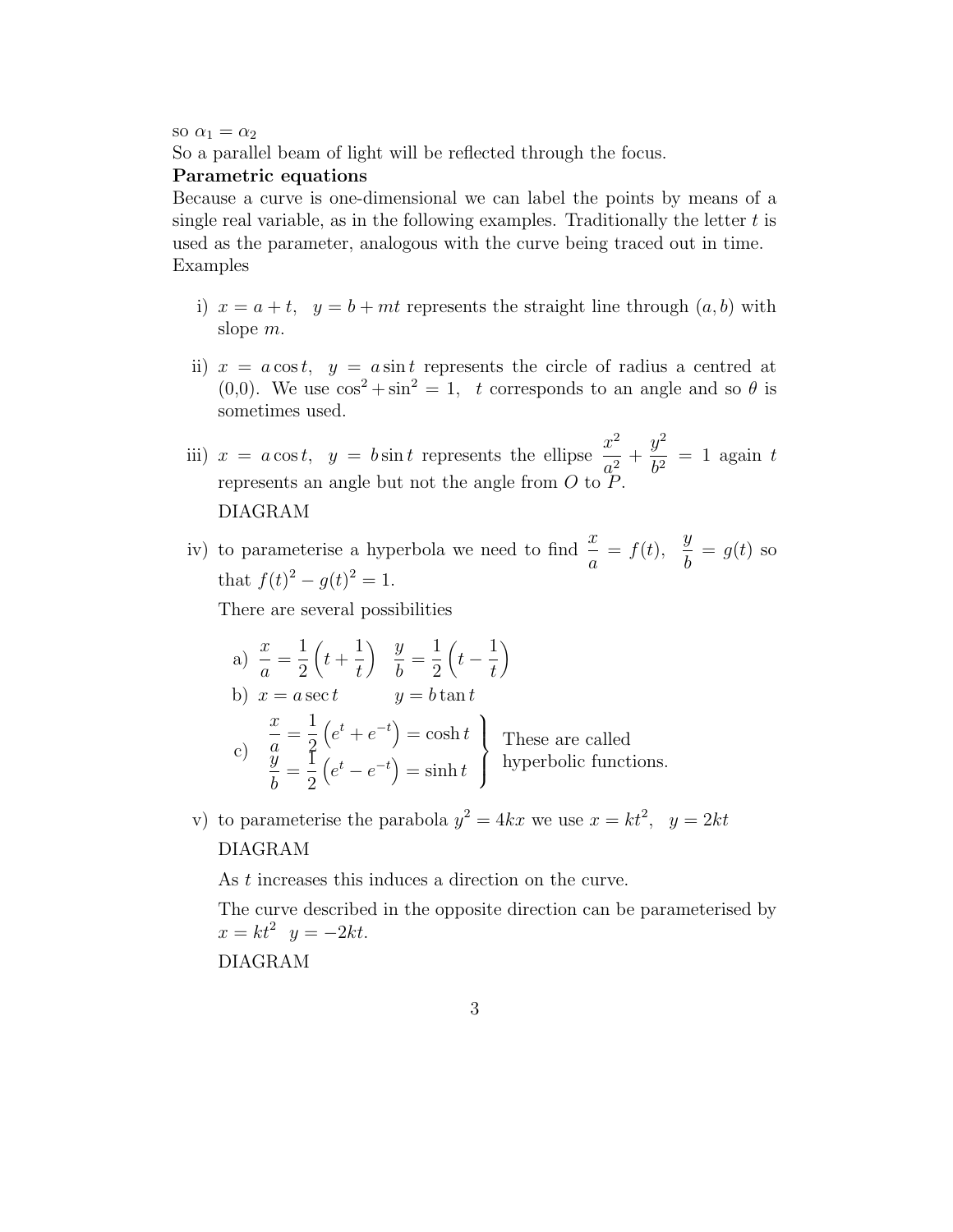We regard these two as different curves (with the same set of points).

It is important to distinguish the direction in many applications.

# Polar equation of a conic

We want to find the polar equation of a conic with the origin as focus. DIAGRAM DIAGRAM  $PS = ePM \sqrt{x^2 + y^2} = e(x + k(e + 1))$  (1) Converting to polars gives  $r = er \cos \theta + ek(e+1)$ notice that from (1)  $ek(e + 1)$  is the y-value when  $x = 0$ DIAGRAM Write  $l = ek(e + 1)$ . The length  $2l = PP'$ .  $PP'$  is called the latus rectum.  $l$  is the semi-latus rectum.

Thus we can write the conic as

$$
\frac{l}{r} = 1 - e \cos \theta
$$

Note that rotations are easy in polar co-ordinates, so the equation

$$
\frac{l}{r} = 1 - e \cos(\theta - \alpha)
$$

is a conic having its axis at an angle  $\alpha$  with the initial line. Notice that when  $\alpha = \pi$  the equation becomes

$$
\frac{l}{r} = 1 + e \cos \theta
$$

In the case of an ellipse or hyperbola this is equivalent to using the other focus as an origin.

Notice that if  $e > 1$  we can sometimes have l  $\frac{1}{r}$  < 0. Although we normally insist on  $r > 0$  in polars, in interpreting polar equations it is often convenient to allow  $r < 0$ , meaning r measured in the other direction through O. e.g.

$$
\frac{1}{r} = 1 - 2\cos\theta
$$

when  $\theta = 0$  this gives  $\frac{1}{1}$  $\frac{1}{r} = -1, r = -1.$ We plot  $\theta = 0, r = -1$  as the point  $(-1, 0)$ .